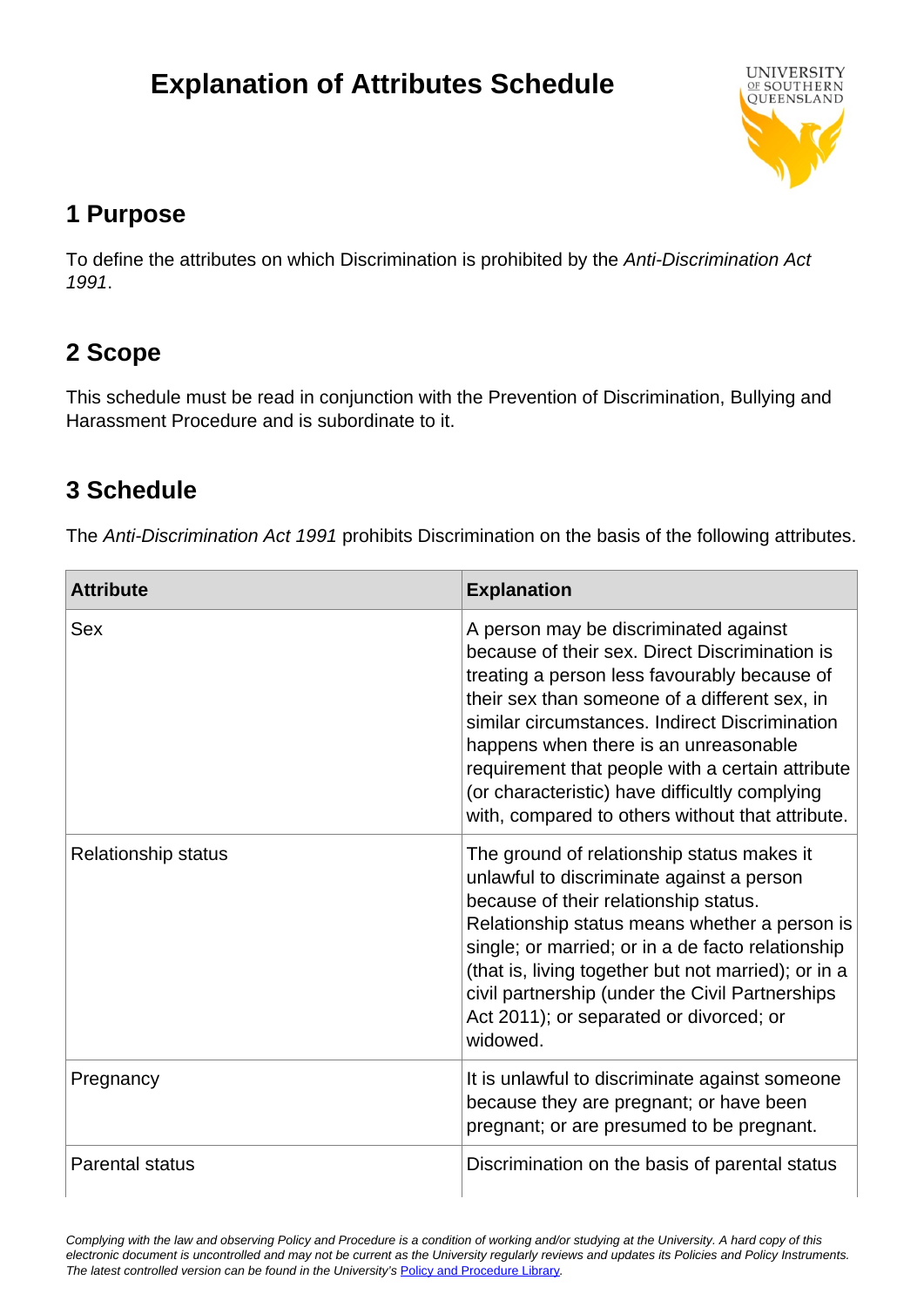|                            | happens where a person is treated less<br>favourably because of their parental status<br>than someone without the same parental<br>status in similar circumstances. Parental<br>status means whether or not a person is a<br>parent. It includes the status of not having<br>children.                                                                                                                                                                              |  |
|----------------------------|---------------------------------------------------------------------------------------------------------------------------------------------------------------------------------------------------------------------------------------------------------------------------------------------------------------------------------------------------------------------------------------------------------------------------------------------------------------------|--|
| <b>Breastfeeding needs</b> | It is unlawful to discriminate against a person<br>because they are breastfeeding. As well as<br>breastfeeding itself, the law also protects<br>things closely related to breastfeeding, such<br>as expressing milk.                                                                                                                                                                                                                                                |  |
| Age                        | Age means a person's chronological age. The<br>prohibition on age Discrimination covers all<br>ages, which means people can be<br>discriminated against for being 'too young' or<br>'too old'.                                                                                                                                                                                                                                                                      |  |
| Race                       | Racist attitudes and prejudices may exist in<br>any community. Race has a broad meaning,<br>and includes colour, descent or nationality or<br>ethnic origin. Racism is the expression of<br>attitudes or behaviour, based on an<br>assumption of the superiority of one race or<br>group of persons of one colour, ethnic origin or<br>culture over another.                                                                                                        |  |
|                            | Discrimination may occur if a person or a<br>group of people are treated less favourably<br>than someone else because of their colour,<br>descent or nationality or ethnic origin. This<br>includes Discrimination on the basis of racial<br>or cultural practices (including learning<br>practices) or stereotypes and the exclusion of<br>the knowledge or experience of Aboriginal<br>peoples from discipline areas to which these<br>are particularly relevant. |  |
| Impairment                 | The law takes a very broad view of what<br>impairment means and includes many types of<br>disability. It includes but is not limited to, a<br>sight, speech or hearing condition, mental<br>illnesses, the loss of a limb or if an aid is<br>needed to help. It also covers conditions such<br>as diabetes, a learning disability or any other<br>condition. The Act provides protection whether<br>a person was born with the impairment,                          |  |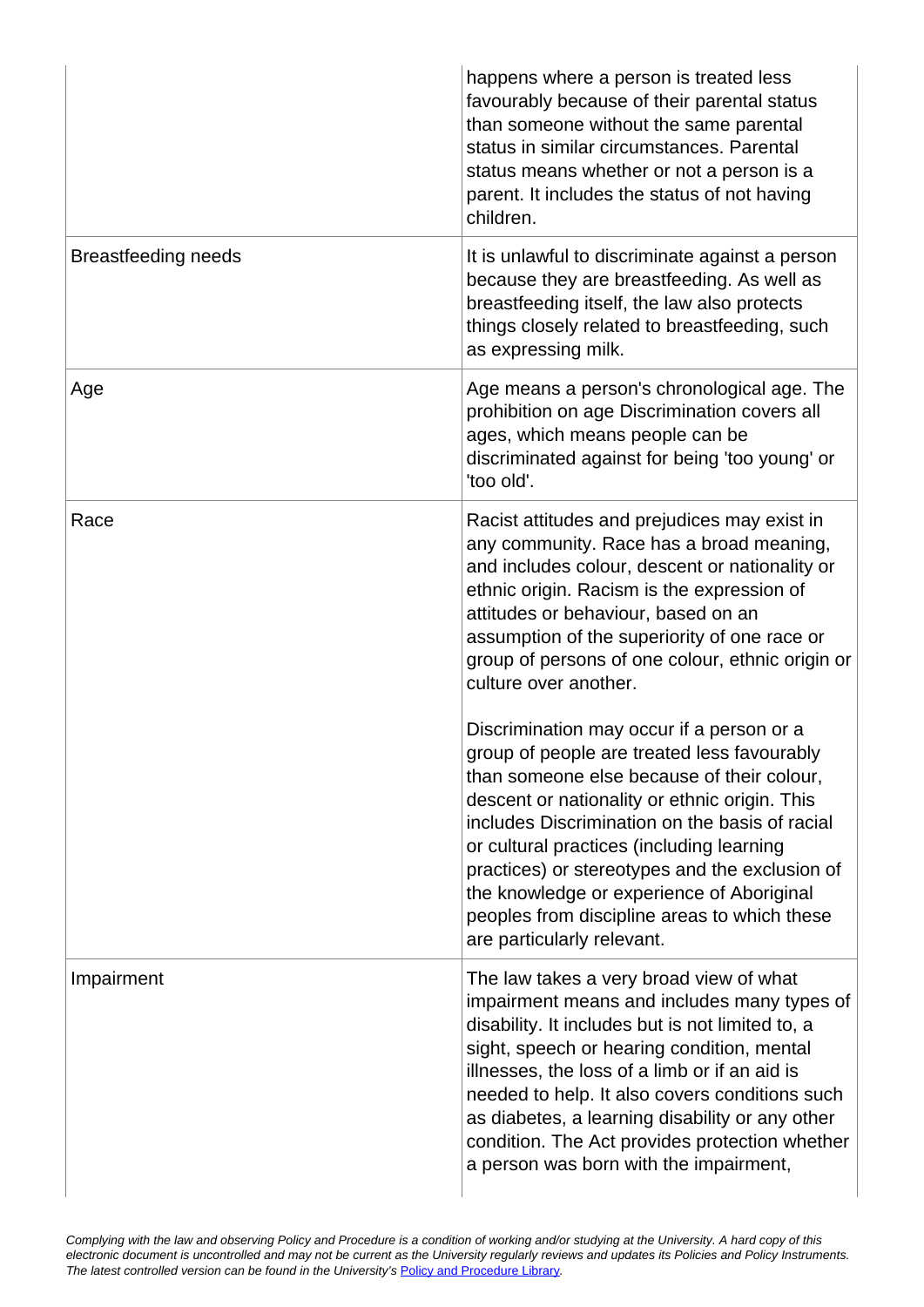|                              | whether it developed later or if someone<br>assumes that it is there.                                                                                                                                                                                                                                                                                             |  |
|------------------------------|-------------------------------------------------------------------------------------------------------------------------------------------------------------------------------------------------------------------------------------------------------------------------------------------------------------------------------------------------------------------|--|
| Religious belief or activity | Religious belief means having or not having a<br>religious belief.<br>Religious activity means engaging in, not                                                                                                                                                                                                                                                   |  |
|                              | engaging in, or refusing to engage in lawful<br>religious activity.                                                                                                                                                                                                                                                                                               |  |
| Political belief or activity | Discrimination can occur on the basis of<br>political beliefs or activities relating to the<br>policies, structure, composition, roles,<br>obligations, purposes or activities of<br>government. Government includes the<br>Commonwealth, State and local governments.                                                                                            |  |
| <b>Trade Union activity</b>  | The law protects the rights of workers to<br>belong to a trade union and participate in<br>union activities. Trade union activity includes<br>things like being a union delegate, attending<br>union meetings in a person's own time, and<br>participating in Labour Day marches. It does<br>not include unprotected industrial action.                           |  |
| Lawful sexual activity       | Discrimination on the basis of lawful sexual<br>activity is treating a person less favourably<br>because they are a lawful sex worker, than<br>someone who is not a lawful sex worker, in<br>similar circumstances.                                                                                                                                               |  |
| Gender identity              | Under the Act, gender identity means that a<br>person identifies as a member of the opposite<br>sex to which they were assigned at birth. It can<br>also mean an intersex person who seeks to<br>live as a member of a particular sex.<br>A person does not have to have undergone<br>gender affirmation surgery, hormone therapy,<br>or other medical treatment. |  |
| Sexuality                    | The ground of sexuality covers those who are                                                                                                                                                                                                                                                                                                                      |  |
|                              | heterosexual, lesbian, gay or bi-sexual. While<br>in the past, people had to rely on the ground of<br>lawful sexual activity to lodge a Complaint, the<br>new ground more accurately reflects sexual<br>preference rather than sexual activity. This<br>change provides much clearer protection for<br>the lesbian and gay community.                             |  |

 $\overline{\phantom{a}}$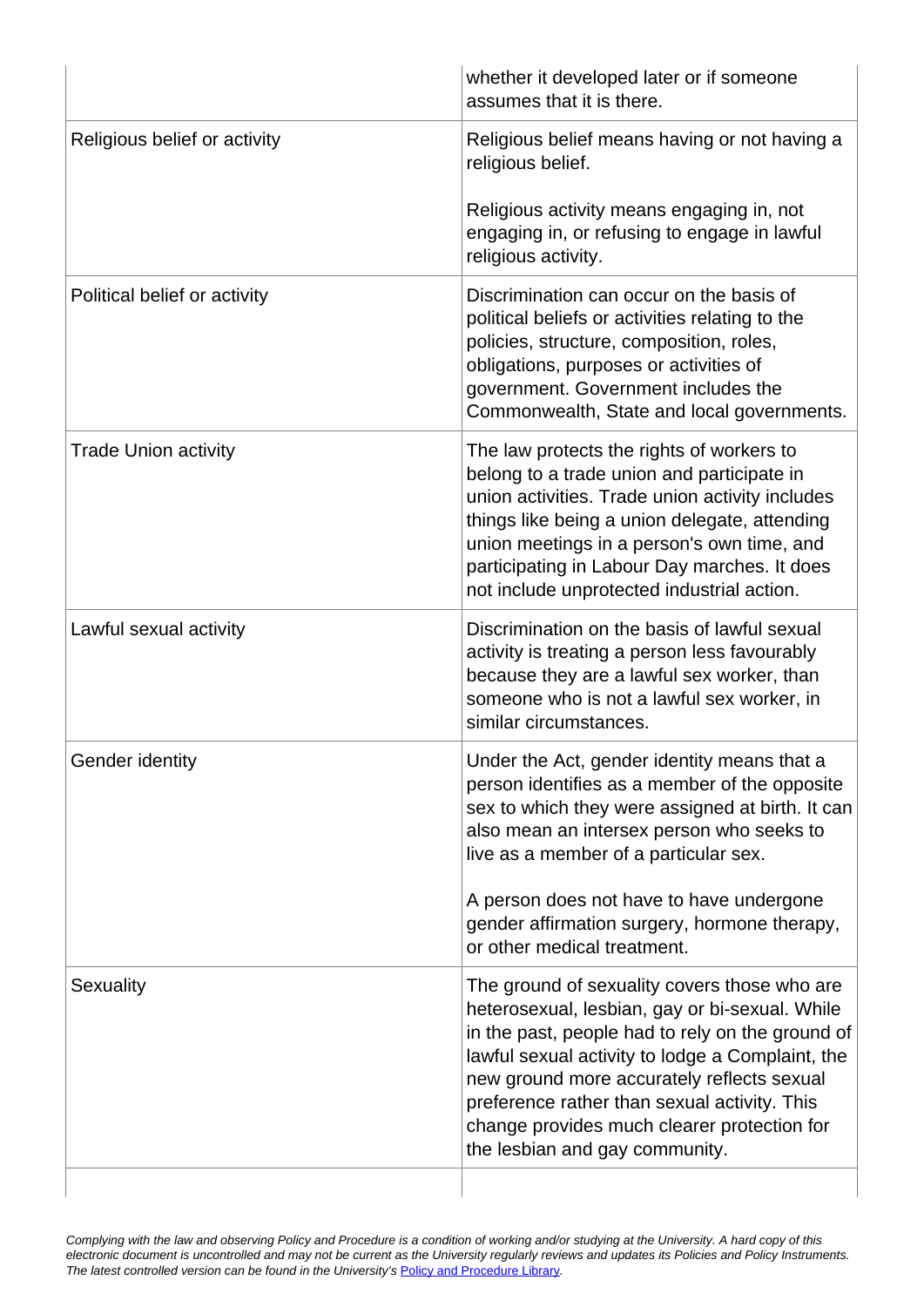| <b>Family responsibilities</b> | The ground of family responsibilities applies<br>when a person needs to care for or support<br>members of their immediate family. This<br>ground will go beyond what's covered by the<br>existing attributes of parental status and<br>pregnancy. For example, it will be unlawful for<br>an employer to treat someone less favourably<br>because they need to look after their aged<br>parents. |
|--------------------------------|--------------------------------------------------------------------------------------------------------------------------------------------------------------------------------------------------------------------------------------------------------------------------------------------------------------------------------------------------------------------------------------------------|
|--------------------------------|--------------------------------------------------------------------------------------------------------------------------------------------------------------------------------------------------------------------------------------------------------------------------------------------------------------------------------------------------------------------------------------------------|

# **4 References**

Nil.

## **5 Schedule Information**

| <b>Accountable Officer</b>  | <b>Vice-Chancellor</b>                                                                                |  |
|-----------------------------|-------------------------------------------------------------------------------------------------------|--|
| <b>Responsible Officer</b>  | <b>Chief People Officer</b>                                                                           |  |
| <b>Policy Type</b>          | <b>University Procedure</b>                                                                           |  |
| <b>Policy Suite</b>         | <b>Public Interest Disclosure Policy</b>                                                              |  |
| <b>Approved Date</b>        | 13/7/2021                                                                                             |  |
| <b>Effective Date</b>       | 13/7/2021                                                                                             |  |
| <b>Review Date</b>          | 1/1/2019                                                                                              |  |
| <b>Relevant Legislation</b> | <b>Anti-Discrimination Act 1991</b>                                                                   |  |
|                             | <b>Human Rights Act 2019</b>                                                                          |  |
| <b>Related Policies</b>     | <b>Code of Conduct Policy</b>                                                                         |  |
|                             | <b>Employee Complaints and Grievances Policy</b>                                                      |  |
|                             | <b>Employee Equity and Diversity Policy</b>                                                           |  |
|                             | <b>Harassment and Discrimination Complaint Resolution for Students</b><br><b>Policy and Procedure</b> |  |
|                             | <b>Student Code of Conduct Policy</b>                                                                 |  |
| <b>Related Procedures</b>   | <b>Disciplinary Action for Misconduct or Serious Misconduct Procedure</b>                             |  |
|                             | <b>Discrimination, Bullying and Harassment Complaints against</b>                                     |  |

[Complying with the law and observing Policy and Procedure is a condition of working and/or studying at the University. A hard copy of this](https://policy.usq.edu.au/documents/13301PL) [electronic document is uncontrolled and may not be current as the University regularly reviews and updates its Policies and Policy Instruments.](https://policy.usq.edu.au/documents/13301PL) [The latest controlled version can be found in the University's](https://policy.usq.edu.au/documents/13301PL) [Policy and Procedure Library](https://policy.usq.edu.au/).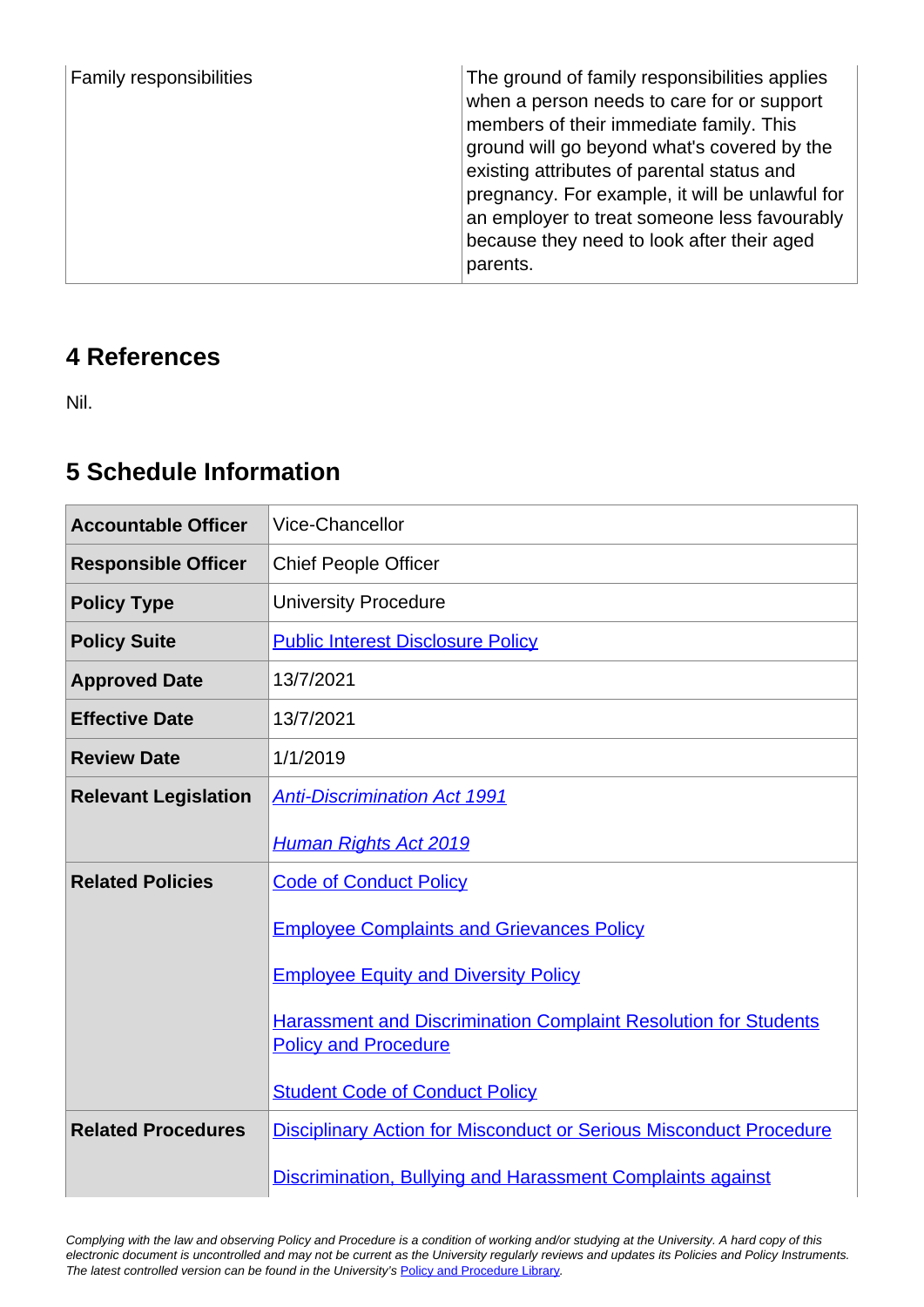|                                           | <b>Employees Procedure</b><br><b>Prevention of Discrimination, Bullying and Harassment Procedure</b><br><b>Student General Misconduct Procedure</b>                                                                                                                                                                                                                                                                                                                                                                                                  |  |
|-------------------------------------------|------------------------------------------------------------------------------------------------------------------------------------------------------------------------------------------------------------------------------------------------------------------------------------------------------------------------------------------------------------------------------------------------------------------------------------------------------------------------------------------------------------------------------------------------------|--|
|                                           |                                                                                                                                                                                                                                                                                                                                                                                                                                                                                                                                                      |  |
|                                           |                                                                                                                                                                                                                                                                                                                                                                                                                                                                                                                                                      |  |
|                                           | <b>Student Grievance Resolution Procedure</b>                                                                                                                                                                                                                                                                                                                                                                                                                                                                                                        |  |
|                                           | <b>Termination of Employment Procedure</b>                                                                                                                                                                                                                                                                                                                                                                                                                                                                                                           |  |
| <b>Related forms,</b><br>publications and | <b>Feedback, Complaints and Appeals</b>                                                                                                                                                                                                                                                                                                                                                                                                                                                                                                              |  |
| websites                                  | <b>People Portfolio Website</b>                                                                                                                                                                                                                                                                                                                                                                                                                                                                                                                      |  |
|                                           | <b>Student Equity Website</b>                                                                                                                                                                                                                                                                                                                                                                                                                                                                                                                        |  |
|                                           | <b>Student General Misconduct Procedure Penalty Schedule</b>                                                                                                                                                                                                                                                                                                                                                                                                                                                                                         |  |
| <b>Definitions</b>                        | <b>Terms defined in the Definitions Dictionary</b>                                                                                                                                                                                                                                                                                                                                                                                                                                                                                                   |  |
|                                           | <b>Bullying</b>                                                                                                                                                                                                                                                                                                                                                                                                                                                                                                                                      |  |
|                                           | Bullying occurs when a person or group of people repeatedly behaves<br>unreasonably towards a person or group of persons, and that<br>behaviour creates a risk to health and safety.                                                                                                                                                                                                                                                                                                                                                                 |  |
|                                           | <b>Complaint</b>                                                                                                                                                                                                                                                                                                                                                                                                                                                                                                                                     |  |
|                                           | A Complaint is an "expression of dissatisfaction made to or about the<br>University, related to its products, services, staff or the handling of a<br>complaint, where a response or resolution is explicitly or implicitly<br>expected or legally required".                                                                                                                                                                                                                                                                                        |  |
|                                           | <b>Discrimination</b>                                                                                                                                                                                                                                                                                                                                                                                                                                                                                                                                |  |
|                                           | Occurs when a person or a group of people are treated less<br>favourably than another person or group because of race, colour,<br>national or ethnic origin; gender or marital status; disability; religion or<br>political beliefs; sexual preference; or some other central<br>characteristic. Discrimination may occur when a person is denied the<br>opportunity to participate freely and fully in normal day-to-day<br>activities, for example being harassed in the workplace or being<br>denied entry to public places and other facilities. |  |
|                                           | <b>Employee</b>                                                                                                                                                                                                                                                                                                                                                                                                                                                                                                                                      |  |
|                                           | A person employed by the University and whose conditions of<br>employment are covered by the USQ Enterprise Agreement and<br>includes persons employed on a continuing, fixed term or casual                                                                                                                                                                                                                                                                                                                                                         |  |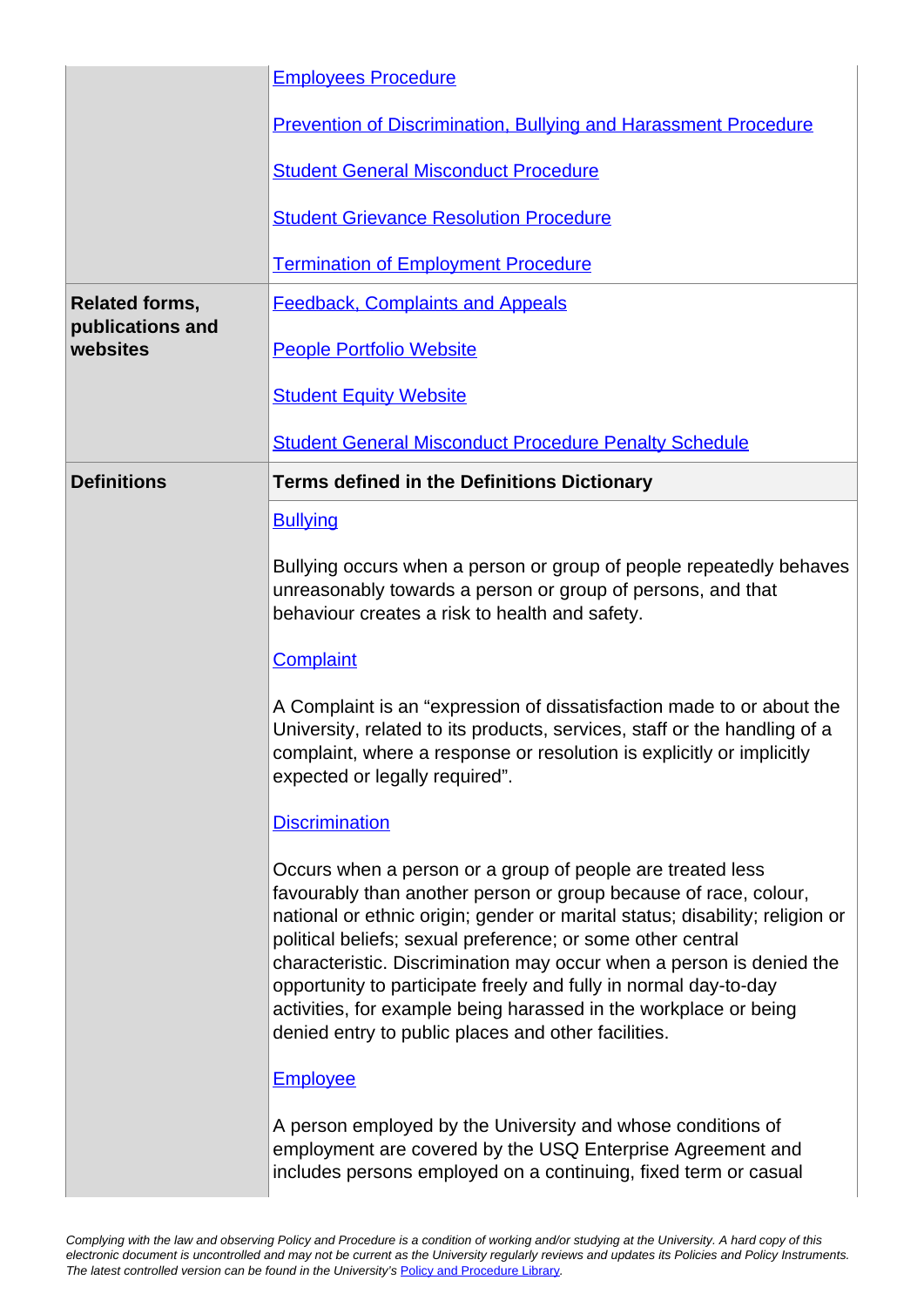basis. Employees also include senior Employees whose conditions of employment are covered by a written agreement or contract with the University.

### [Formal Complaint](https://policy.usq.edu.au/documents/151869PL)

A Formal Complaint is a written Complaint lodged with the relevant delegate, which is dealt with through a formal process of the University. It may lead to a formal investigation of allegations.

#### **[Harassment](https://policy.usq.edu.au/documents/153716PL)**

Occurs when a person is made to feel intimidated, insulted or humiliated because of their race, colour, national or ethnic origin; sex; disability; sexual preference; or some other characteristic specified under anti-discrimination or human rights legislation. Harassment may include behaviour, comments or images which a reasonable person would consider to be offensive, humiliating, intimidating or threatening.

#### [Informal Complaint](https://policy.usq.edu.au/documents/151870PL)

A Complaint expressed either verbally or in writing to a relevant delegate, which is not dealt with through a formal process of the University. It may involve a discussion with relevant parties in order to receive information and explore options on resolving the matter. It does not involve a formal investigation or the determination of evidence.

### [Sexual Harassment](https://policy.usq.edu.au/documents/153715PL)

Sexual Harassment is any unwanted or unwelcome sexual behaviour which makes a person feel offended, humiliated or intimidated, or occurs in circumstances where a reasonable person would have anticipated the possibility that the other person would be offended, humiliated or intimidated by the conduct. Sexual Harassment can take many different forms. It can be obvious or indirect, physical or verbal, repeated or one-off, and perpetrated by males and females against people of the same or opposite sex. Sexual Harassment may include: staring or leering; unnecessary familiarity, such as deliberately brushing up against a person, or unwelcome touching; suggestive comments or jokes; insults or taunts of a sexual nature; intrusive questions or statements about a person's private life; displaying posters, magazines or screen-savers of a sexual nature; sending sexually explicit emails or text messages; inappropriate advances on social networking sites; accessing sexually explicit internet sites; requests for sex or repeated unwanted requests to go out on dates; behaviour that may also be considered to be an offence under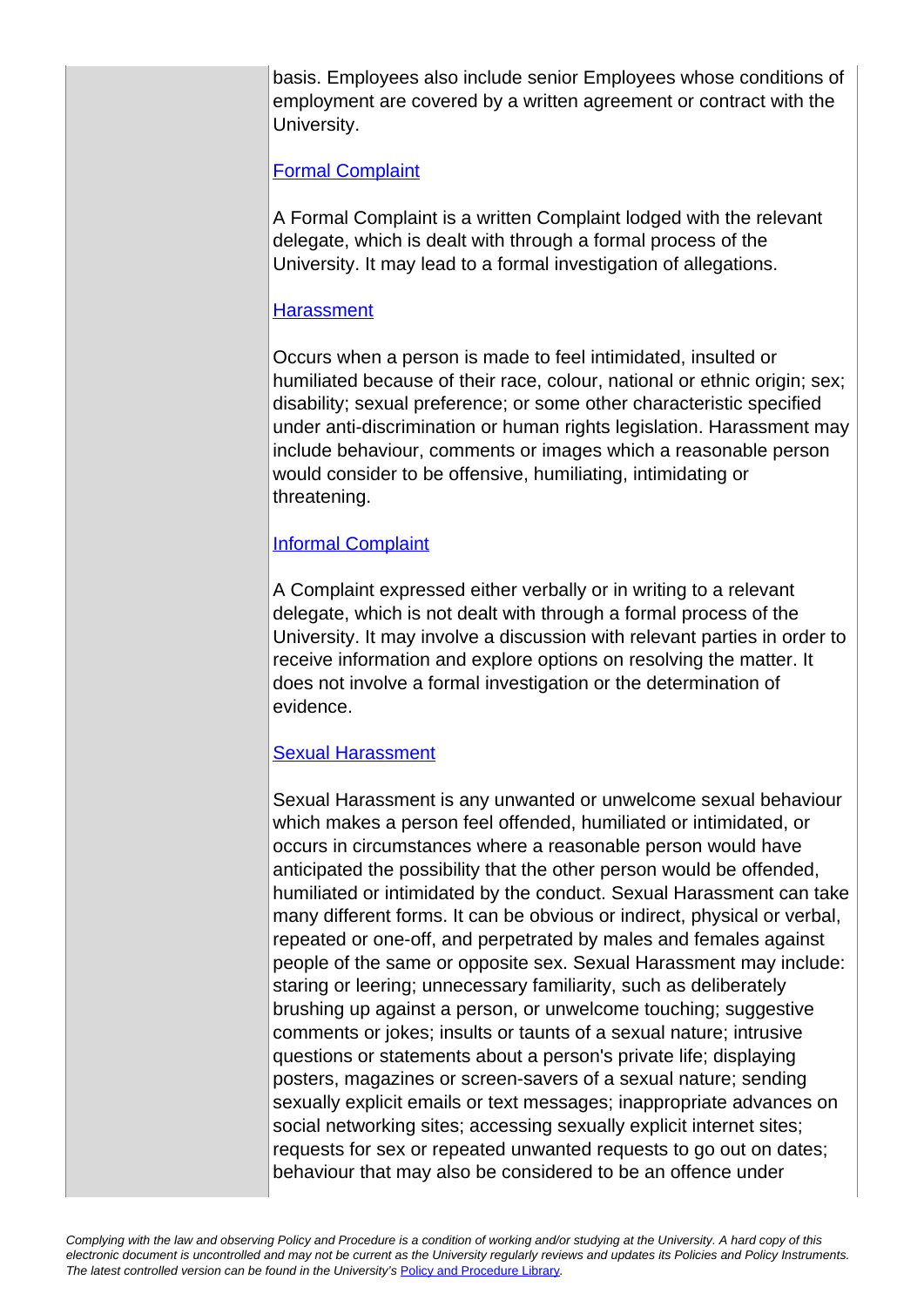criminal law, such as physical assault, indecent exposure, sexual assault, stalking or obscene communications. Sexual Harassment is not interaction, flirtation or friendship which is mutual or consensual.

### **[Student](https://policy.usq.edu.au/documents/14294PL)**

A person who is admitted to an Award Program or Non-Award Program offered by the University and is: currently enrolled in one or more Courses or study units; or not currently enrolled but is on an approved Leave of Absence or whose admission has not been cancelled.

### **[University](https://policy.usq.edu.au/documents/14313PL)**

The term 'University' or 'USQ' means the University of Southern Queensland.

#### [Workplace Bullying and Harassment](https://policy.usq.edu.au/documents/152051PL)

Workplace Bullying and Harassment, under the Fair Work Act 2009, occurs where an individual or group of individuals repeatedly behaves unreasonably towards an Employee or group of Employees at work, and that behaviour creates a risk to health and safety. Within this definition: Repeated Behaviour refers to the persistent nature of the behaviour and can range in behaviours over time. Unreasonable Behaviour is behaviour that a reasonable person, having regard to the circumstances, may see as unreasonable. This may include but is not limited to behaviour that is victimising, humiliating, intimidating or threatening. A Risk to Health and Safety means the possibility of danger to health and safety, and is not confined to actual danger to health and safety

**Definitions that relate to this schedule only**

**Harassment under the Disability Discrimination Act**

The Disability Discrimination Act 1992 prohibits Harassment and victimisation of Students and Employees with disabilities, on the basis of disability, including;

(a) The need for individual strategies and adjustments for a Student; and (b) The need to use such supports as a wheelchair, hearing aid, breathing support, an interpreter, a reader, an assistant or carer or a guide or hearing dog, or other appropriately trained animal.

The Act also prohibits Harassment and victimisation of the associates of Students and Employees with disabilities, on the basis of disability.

**Keywords** Equal opportunity, Discrimination, Harassment, prevention, attributes